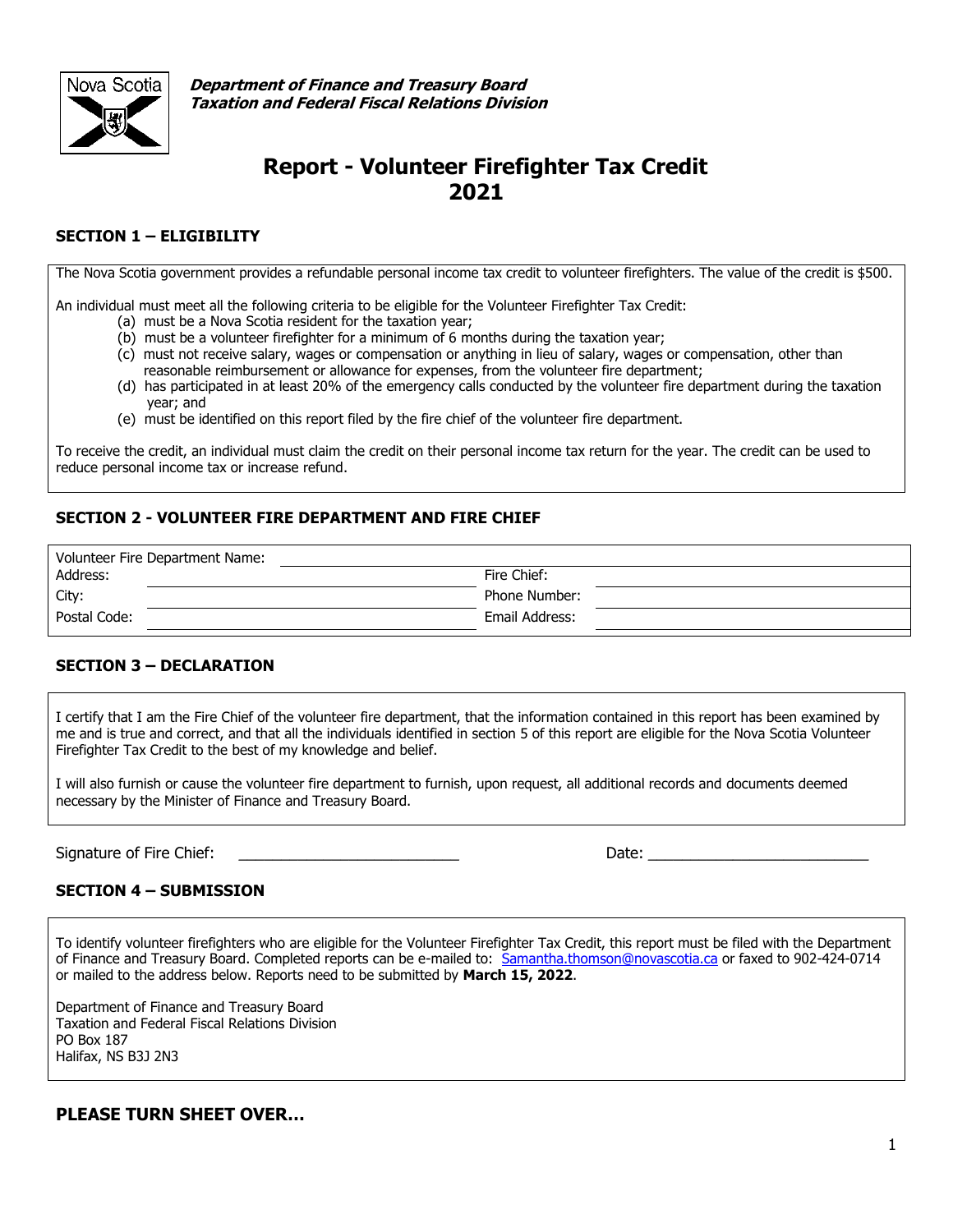

**Department of Finance and Treasury Board Taxation and Federal Fiscal Relations Division**

## **SECTION 5 – ELIGIBLE VOLUNTEER FIREFIGHTERS**

For the period January 1 to December 31, 2021

| First Name | Last Name | <b>SIN</b> | Did the individual<br>serve a minimum of 6<br>months during the<br>taxation year?<br>(Yes/No) | Did the individual receive<br>compensation other than<br>reasonable reimbursement<br>or allowance for expenses?<br>(Yes/No) | Did the individual<br>participate in at least<br>20% of volunteer fire<br>department emergency<br>calls?<br>(Yes/No) |
|------------|-----------|------------|-----------------------------------------------------------------------------------------------|-----------------------------------------------------------------------------------------------------------------------------|----------------------------------------------------------------------------------------------------------------------|
|            |           |            |                                                                                               |                                                                                                                             |                                                                                                                      |
|            |           |            |                                                                                               |                                                                                                                             |                                                                                                                      |
|            |           |            |                                                                                               |                                                                                                                             |                                                                                                                      |
|            |           |            |                                                                                               |                                                                                                                             |                                                                                                                      |
|            |           |            |                                                                                               |                                                                                                                             |                                                                                                                      |
|            |           |            |                                                                                               |                                                                                                                             |                                                                                                                      |
|            |           |            |                                                                                               |                                                                                                                             |                                                                                                                      |
|            |           |            |                                                                                               |                                                                                                                             |                                                                                                                      |
|            |           |            |                                                                                               |                                                                                                                             |                                                                                                                      |
|            |           |            |                                                                                               |                                                                                                                             |                                                                                                                      |
|            |           |            |                                                                                               |                                                                                                                             |                                                                                                                      |
|            |           |            |                                                                                               |                                                                                                                             |                                                                                                                      |
|            |           |            |                                                                                               |                                                                                                                             |                                                                                                                      |
|            |           |            |                                                                                               |                                                                                                                             |                                                                                                                      |
|            |           |            |                                                                                               |                                                                                                                             |                                                                                                                      |
|            |           |            |                                                                                               |                                                                                                                             |                                                                                                                      |
|            |           |            |                                                                                               |                                                                                                                             |                                                                                                                      |
|            |           |            |                                                                                               |                                                                                                                             |                                                                                                                      |
|            |           |            |                                                                                               |                                                                                                                             |                                                                                                                      |
|            |           |            |                                                                                               |                                                                                                                             |                                                                                                                      |
|            |           |            |                                                                                               |                                                                                                                             |                                                                                                                      |
|            |           |            |                                                                                               |                                                                                                                             |                                                                                                                      |